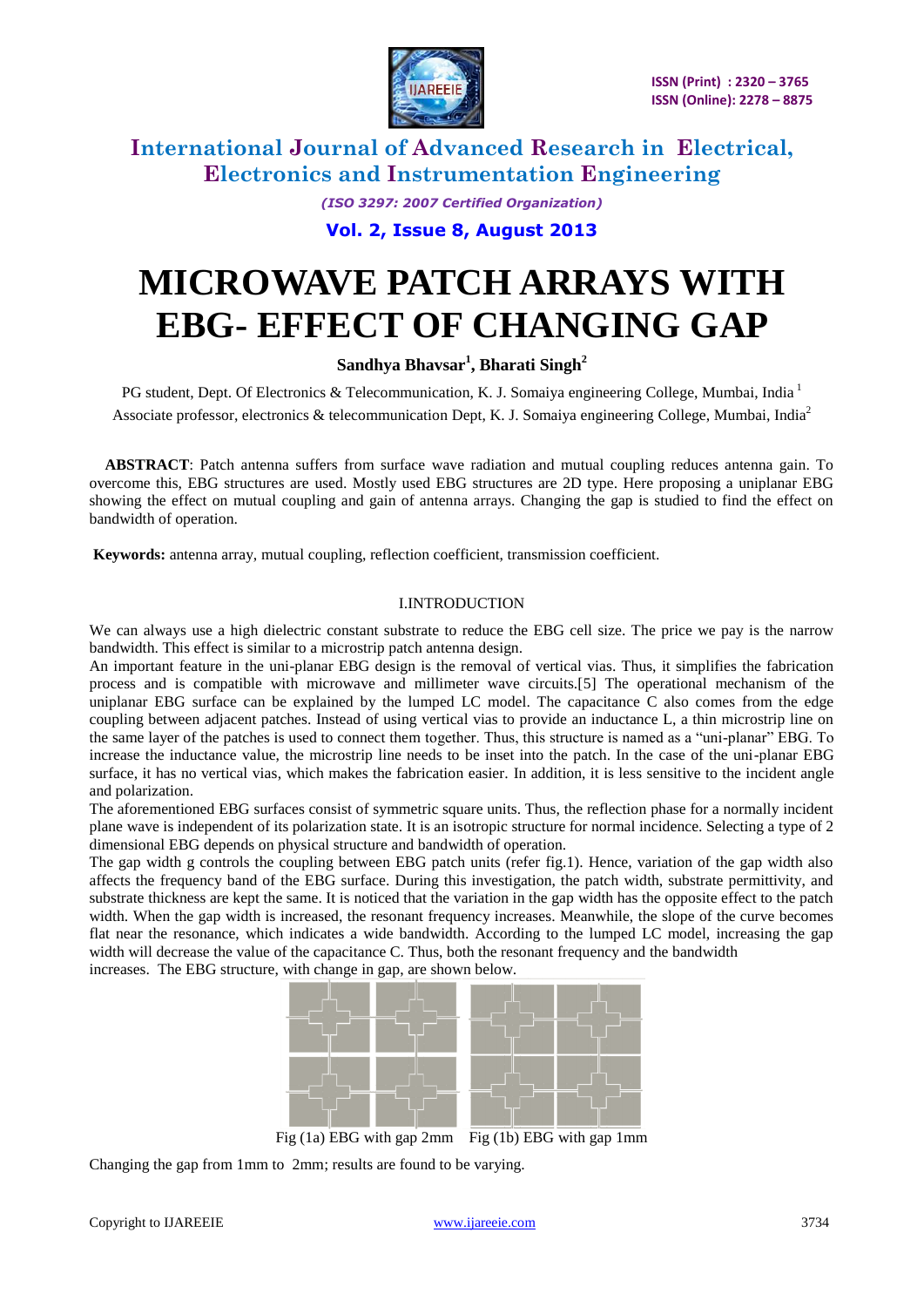

## *(ISO 3297: 2007 Certified Organization)* **Vol. 2, Issue 8, August 2013**

## II. SIMULATION RESULTS

## A. Antenna array without EBG



The arrays designed are placed on same substrate of permittivity of 4.3. The reflection coefficients S11 and S22 are found to be -22.7dB for 1.8GHz array and -22.2dB for 2.4GHz array. The gap between the two arrays will decide the reflection. If the gap is reduced the reflection will increase. Thus more signal power is lost.

 The VSWR are found to be 1.16 and 1.23 respectively for 1.8GHz and 2.4GHz array. The transmission coefficients are found to be -61.6dB and -61dB for 1.8GHz and 2.4GHz array respectively. Including EBG will have major impact on this and thus on antenna gain.

B. Antenna arrays with EBG with gap 1mm





Fig 4 – arrays with EBG with gap of 1mm

No much change in radiation pattern is seen. But the rise in radiation and antenna efficiency is seen for the gap of 2mm. There is rise in antenna gain as well. The bandwidth approximately calculated from the radiation characteristics observed in more than the bandwidth got for arrays without EBG. Increasing gap increases the bandwidth.

Fall in transmission coefficient in 2mm gap as compared to gap of 1mm is seen. Beam width decreases as the gap is increased in case of EBG with 1 column stack. As the number of columns are increased the bandwidth increases but there is reduction in the antenna gain.

|  | Table 1- parameters for arrays with EDO-1 column |             |                 |                 |                 |              |            |  |  |  |  |
|--|--------------------------------------------------|-------------|-----------------|-----------------|-----------------|--------------|------------|--|--|--|--|
|  |                                                  | Without EBG |                 | $EBG$ g= 1mm    |                 | $EBG$ g= 2mm |            |  |  |  |  |
|  | Parameters                                       | 1.8GHz      | $2.4\text{GHz}$ | $1.8\text{GHz}$ | $2.4\text{GHz}$ | 1.8GHz       | $2.4$ GHz  |  |  |  |  |
|  | S <sub>11</sub> , S <sub>22</sub>                | $-22.8dB$   | $-22.2dB$       | $-22.8dB$       | $-22.3dB$       | $-22.8dB$    | $-22.3dB$  |  |  |  |  |
|  | S <sub>12</sub> , S <sub>21</sub>                | $-58.3$     | $-70.7$         | $-58.6$         | $-56.3$         | $-59$        | $-61.6$    |  |  |  |  |
|  | BeamWidth                                        | $63^\circ$  | $61^\circ$      | $63^\circ$      | $60^\circ$      | $63^\circ$   | $63^\circ$ |  |  |  |  |
|  | Directivity                                      | 9.9         | 10.7            | 9.92            | 10.9            | 9.92         | 10.65      |  |  |  |  |
|  | Ant gain                                         | 4.32dBi     | 4.48dBi         | 4.32dBi         | 4.75dBi         | 4.33dBi      | 5.29dBi    |  |  |  |  |
|  | Bandwidth                                        | 60MHz       | 60MHz           | 60MHz           | 60MHz           | 60MHz        | 60MHz      |  |  |  |  |

|--|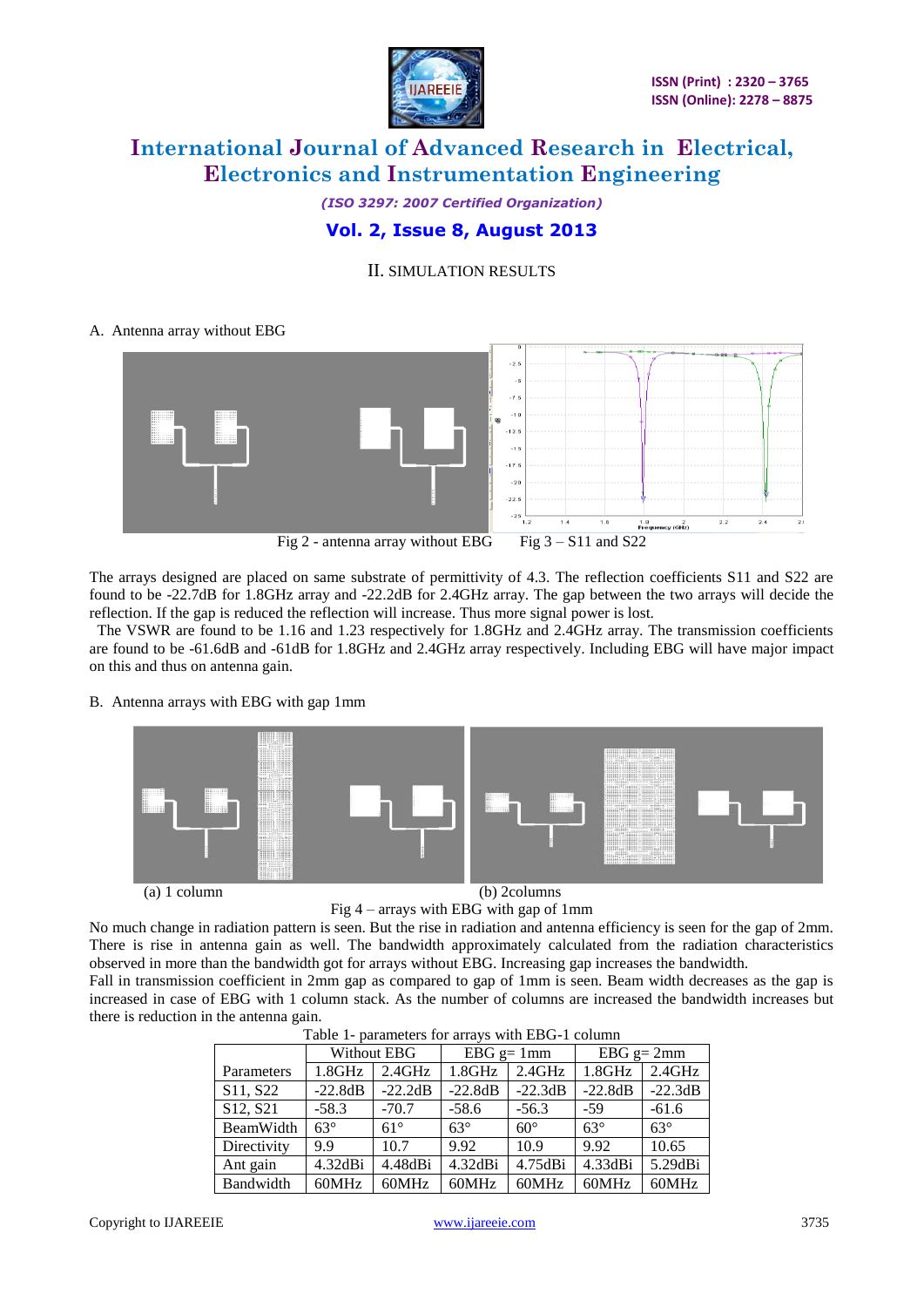

*(ISO 3297: 2007 Certified Organization)*

## **Vol. 2, Issue 8, August 2013**

Table1provides the array parameters for EBG with only one column of EBG structure stack. It records increase in radiation efficiency as well as antenna efficiency for array of 2.4GHz but no change at 1.8GHz. This very well indicates that the lowest resonant frequency in the set of array is now not getting coupled to other array, thus improving its performance. It also increases the antenna gain.

C. Antenna arrays with EBG with gap 2mm



Fig 5- arrays with EBG with gap of 2mm

No much change in radiation pattern is seen. But the rise in radiation and antenna efficiency is seen for the gap of 2mm. There is rise in antenna gain as well. The bandwidth approximately calculated from the radiation characteristics observed in more than the bandwidth got for arrays without EBG. Increasing gap increases the bandwidth. Table 2- parameters for arrays with EBG-2columns.

| parameters                        | Without EBG |           | $EBG g = 1mm$ |           | EBG $g = 2mm$ |            |
|-----------------------------------|-------------|-----------|---------------|-----------|---------------|------------|
|                                   | $1.8$ GHz   | $2.4$ GHz | $1.8$ GHz     | $2.4$ GHz | $1.8$ GHz     | $2.4$ GHz  |
| S <sub>11</sub> , S <sub>22</sub> | $-22.8dB$   | $-22.2dB$ | $-22.8dB$     | $-22.8dB$ | $-22.8dB$     | $-22.3dB$  |
| S12, S21                          | $-58.3$     | $-70.7$   | $-55.2$       | $-64.7$   | $-57.5$       | $-61.6$    |
| Ant Gain                          | 4.32dBi     | 4.48dBi   | 4.32dBi       | 4.5dBi    | 4.32dBi       | $4.52dB$ i |
| Bandwidth                         | 60MHz       | 60MHz     | 70MHz         | 70MHz     | 70MHz         | 70MHz      |

Table2 above shows that there is improvement in bandwidth as well as reflection coefficients. Increasing the gap increases the bandwidth. Inserting EBG between the arrays operating at 1.8GHz and 2.4GHz is not reducing the reflection coefficient much but it reduces the transmission coefficients very well. It improves the antenna gain operating at 2.4GHz by 0.91dB in this case. The directivity is further increased by 0.9dBi. The radiation efficiency is getting reduced because of addition of EBG. Beam width is reducing as the gap is increased from 1mm to 2mm.

### III. RESULTS

By changing the gap from 1mm to 2mm shows effect over the bandwidth. The bandwidth increases by 10MHz keeping antenna gain as well as directivity much higher. The antenna gain is 5.29dBi for EBG with gap of 2mm as compared to 4.75dBi for gap of 1mm in case of one column structure. Rise of 8.5dB is seen in S12 at gap of 2mm as compared to gap of 1mm. Directivity increases by 0.8dB. Beamwidth increases by 2°. Antenna gain at 2.4GHz is not much increased with two column structure but the bandwidth increases by approximately 10MHz at 1.8GHz and at 2.4GHz. The actual frequencies of resonance are observed to be 1.789GHz and 2.402GHz respectively as compared to the frequencies of 1.8GHz and 2.4GHz for individual arrays after optimization. The shift is observed when the arrays are placed on same substrate. Using uniplanar EBG this shift is not much affected. Uniplanar EBGs do not show wide variations in the antenna parameters like reflection coefficient, radiation pattern. In the work done here it shows better transmission coefficients along with rise in antenna gain.

### IV.CONCLUSION

The design of EBG structure is done to the lowest cut off frequency. In this case, the frequency to be suppressed from coupling is 1.8GHz. The arrangement used is inline arrangement for placing antenna arrays. Interfering signals are that of 1.8GHz array that affects the performance of 2.4GHz array.